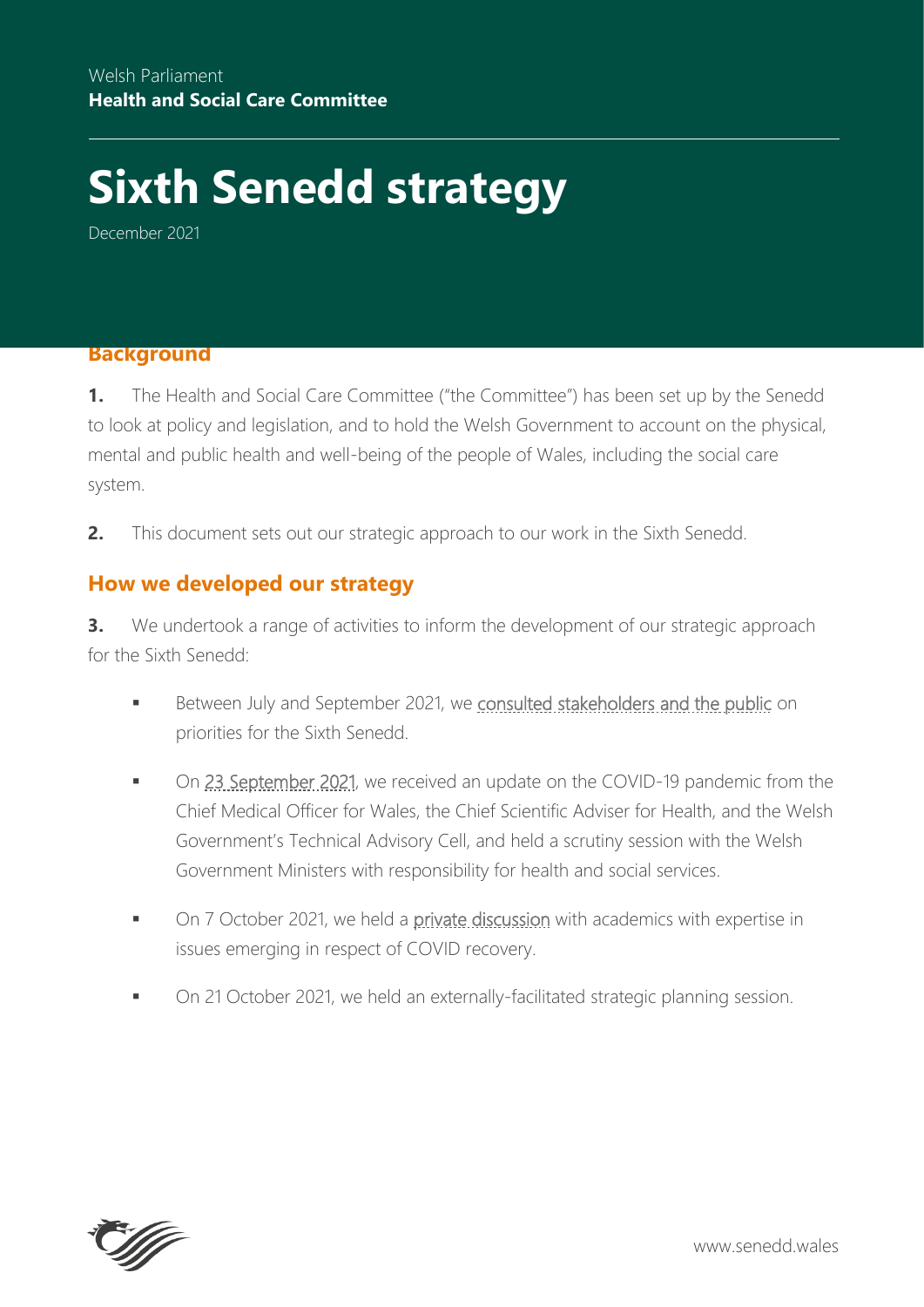## **Our vision for health and social care**

- **4.** Our vision for health and social care over the next five years is:
	- A post-COVID reset, which results in:
		- All people in Wales living longer and healthier lives.
		- A health and social care system that is working more effectively than it was before the pandemic.
		- People who use health and care systems knowing which services to access to meet their needs, and having a more positive experience.
- **5.** Achieving this vision will require:
	- Better integration between health and social care.
	- **Progress in reforming social care**, including greater sustainability of social care services.
	- Increased levels of health literacy and signposting between services.
	- Improved access to mental health services, especially for young people and people with the most acute needs.
	- **Progress in addressing workforce shortages** across health and social care, including the development of the primary care workforce and services so that people are able to access appropriate expertise close to home.
	- Higher morale across the health and social care workforce.
	- **IMPROVED self-management and self-care of chronic conditions.**
	- Improved standards and practice in relation to women's health.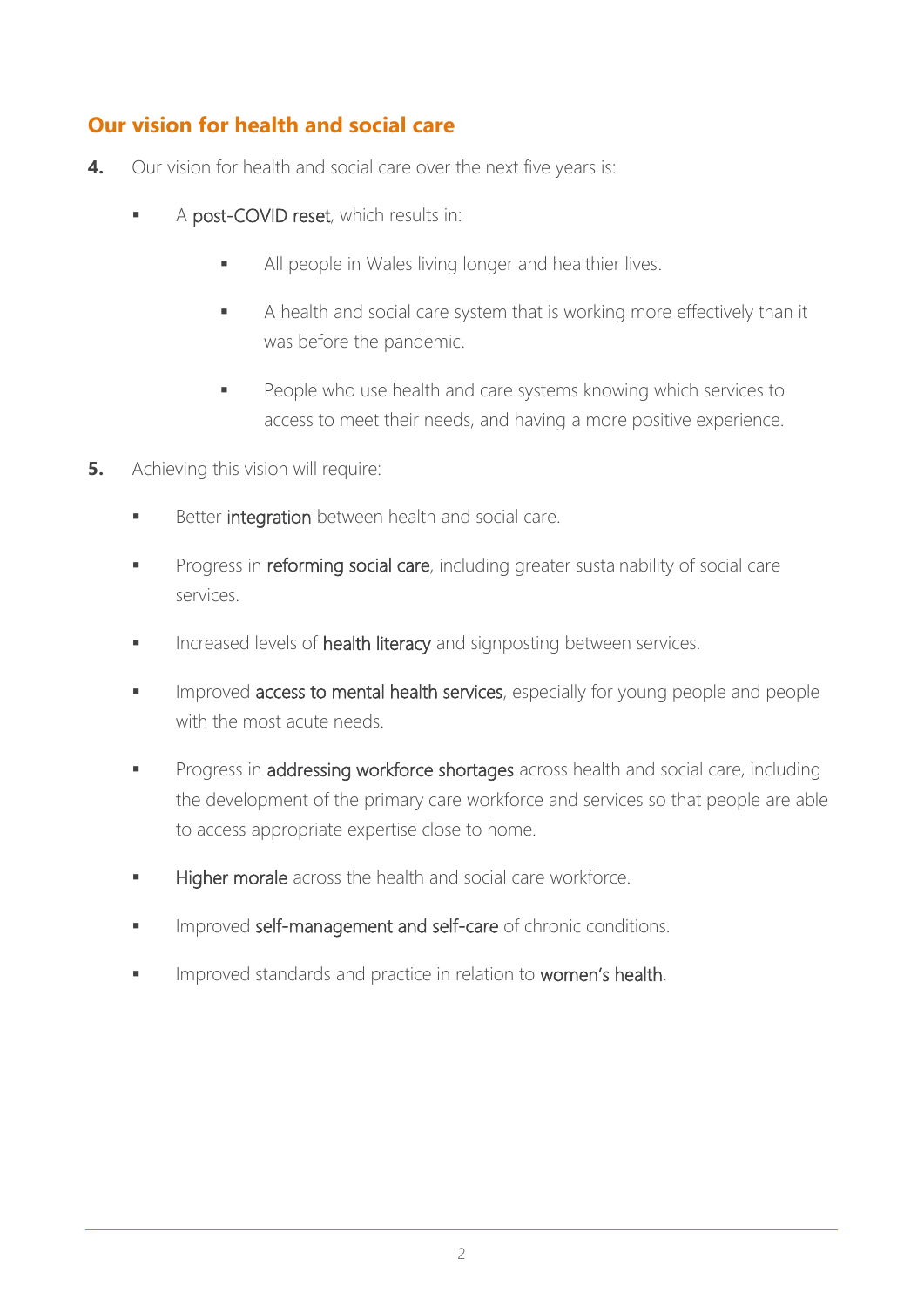## **Our role**

**6.** Our role is to drive change through influencing the Welsh Government and the health and social care sector.

- **7.** We will do this by:
	- Maintaining a sense of cross-party common purpose towards our shared vision, while recognising and respecting that Members will have different political perspectives.
	- Keeping a priority issue or issues on the Government's agenda, or pushing an issue or issues up the agenda, through inquiries, general scrutiny, informal discussions with the Minister, seeking briefings from the Welsh Government, correspondence, monitoring the implementation of recommendations, Members' own questions or contributions in Plenary etc.
	- Identifying barriers to implementation or change, and how such barriers might be addressed, and following up work to see whether the barriers have been addressed. This might also include more systematically scrutinising Welsh Government responses, and following up where responses are not sufficiently clear, robust or comprehensive.
	- Planning work in sufficient time to provide clarity for stakeholders, enable relationships to be built with people whose voices might not otherwise be heard, and to make best use of resources and time, while also retaining sufficient flexibility and capacity to enable us to respond to emerging or topical issues.
	- Putting aside time periodically to reflect on progress made towards the overarching vision, what contribution we have made, and what further actions we could take to drive progress.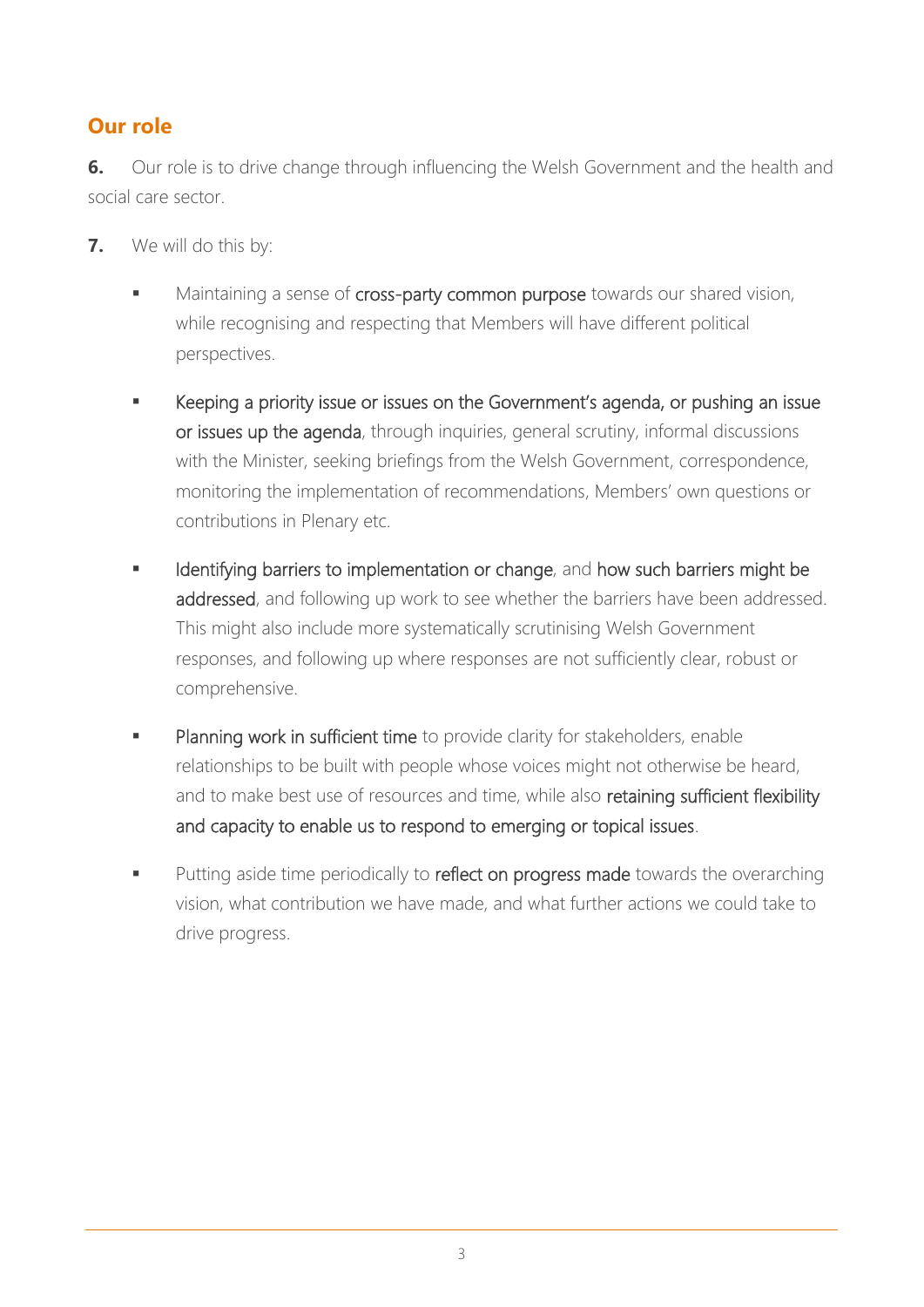## **Cross-cutting issues**

**8.** The following themes will run through all of our work:

#### Putting people at the heart of health and social care

For example, who is affected by policies or decisions; different impacts on different groups or communities; how people are communicated with, engaged, consulted or involved.

#### Innovating for improvement

For example, alignment with the Welsh Government's transformation agenda; innovation in processes, technology, equipment, training and attitudes; barriers; evidence-basis; evaluation, sharing and rollout; funding; risk appetite and the balance of safety and innovation; accountability and drive; agility; the alignment of aspiration and implementation.

#### The health and social care workforce

For example, capacity; training and retraining; embedding innovation in workforce planning and development; staff morale and wellbeing.

#### Health inequalities and inequities

For example, the differences in health outcomes and access to services across different groups, communities, socioeconomic groups or geographic areas.

### Delivering a post-pandemic reset

For example, considering how things were before the pandemic, how they were affected by the pandemic, and what we want the situation to be.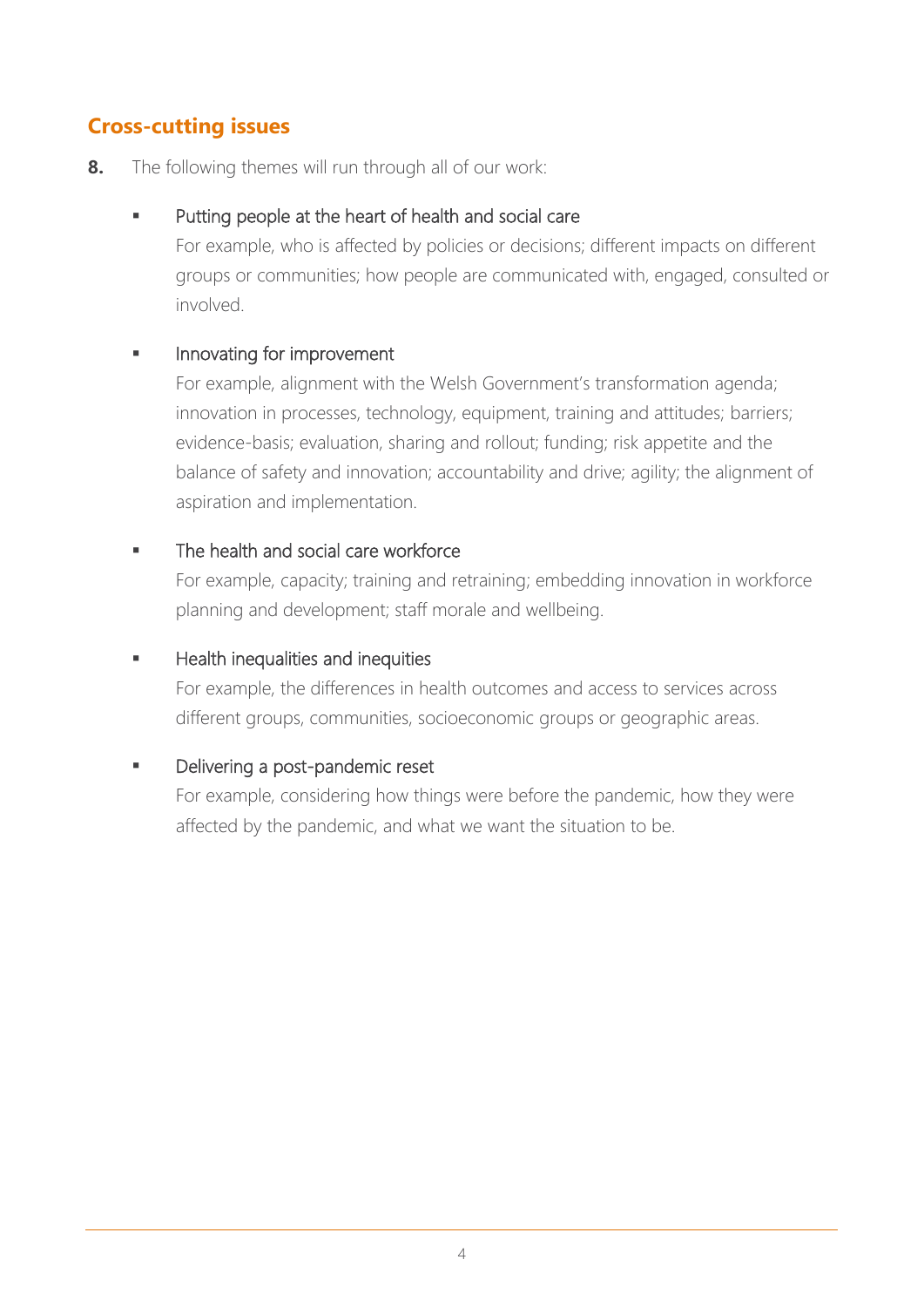## **Priority issues**

**9.** We have identified the following priority issues. We will keep these lists under review throughout the Senedd.

**Year one of the Sixth Senedd (2021-22)**

- COVID: watching brief on the pandemic, and post-COVID reset.
- Health and social care workforce, including training; recruitment; retention; needs; training places; culture of innovation and improvement; and senior leadership (for example through pre-appointment hearings or scrutiny sessions.
- Impact of the waiting times backlog.
- Patient flow through hospitals, with an initial focus on hospital discharge.
- Mental health.
- Winter planning for health and social care.
- Scrutiny of the Welsh Government's draft budget 2022-23.

#### **Potential priorities for years two to five of the Sixth Senedd (2022-26)**

- **Primary care**, including widening understanding of the range of services, signposting, unconscious bias, and health literacy.
- The promotion of healthy lifestyles and prevention.
- Women's health
- **Rehabilitation services.**
- Access to services for long-term chronic conditions.
- **Tackling health inequalities.**
- Social care integration and funding.
- Support and services for unpaid carers.
- The pandemic and post-COVID reset.